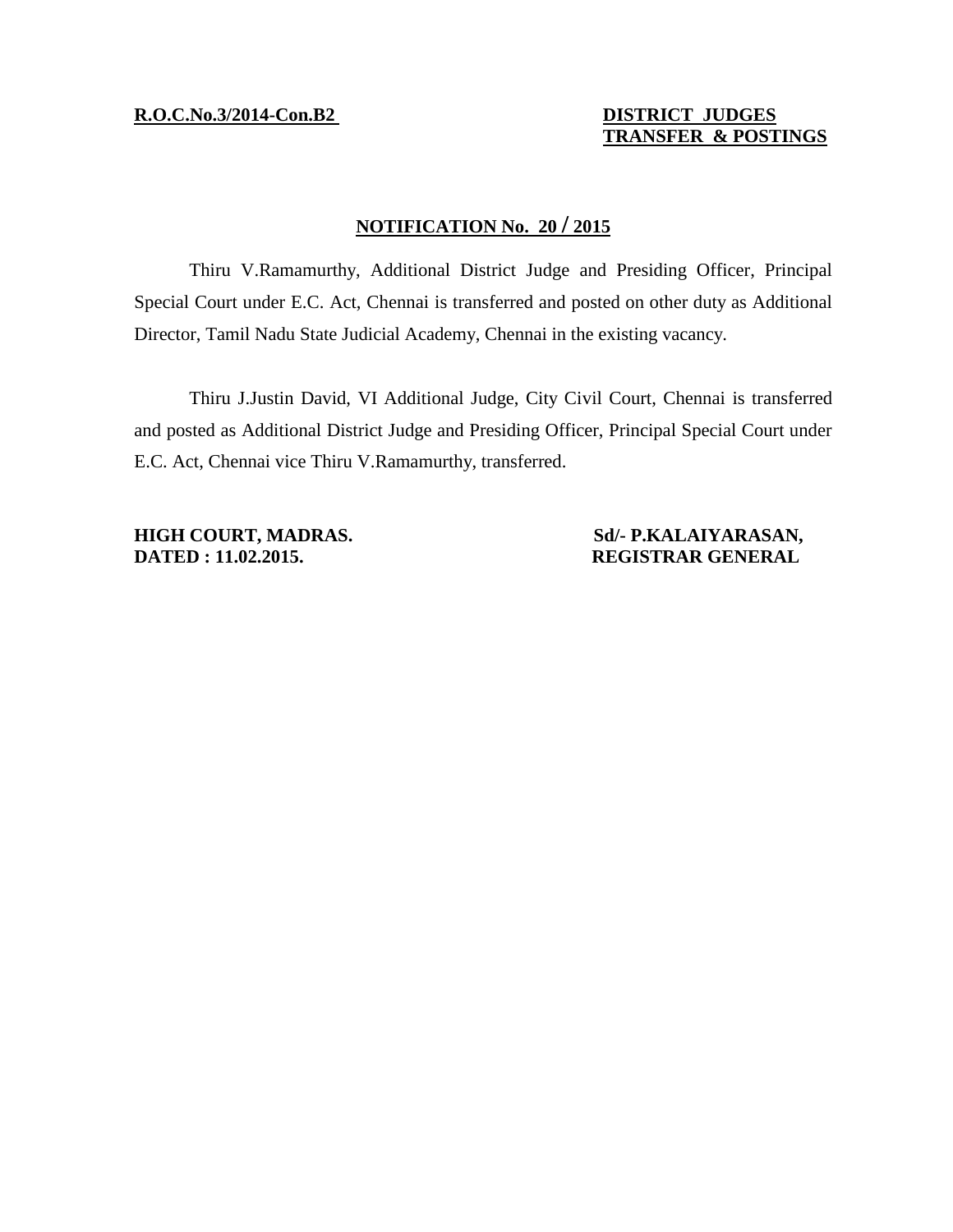#### **R.O.C.No.3/2014-Con.B2**

#### **OFFICIAL MEMORANDUM**

Sub: Courts and Judges – District Judges – Transfer and Postings - Notification issued - Joining instructions – issued.

Ref: High Court's Notification No. 20 / 2015, dated: 11.02.2015.

.................

Thiru J.Justin David, VI Additional Judge, City Civil Court, Chennai, who has been transferred and posted as Additional District Judge and Presiding Officer, Principal Special Court under E.C. Act in the High Court's Notification cited above, is required to hand over charge of his post viz., VI Additional Judge, City Civil Court, Chennai to the IV Additional Judge, City Civil Court, Chennai and full additional charge of the post of VII Additional Judge, City Civil Court, Chennai to the III Additional Judge, City Civil Court, Chennai, immediately, and take charge of the post of the Additional District Judge and Presiding Officer, Principal Special Court under E.C. Act, Chennai from Thiru V.Ramamurthy, Additional District Judge and Presiding Officer, Principal Special Court under E.C. Act, Chennai, immediately, on the same day, without fail.

On relief, Thiru. V.Ramamurthy, who has been transferred and posted on other duty as Additional Director, Tamil Nadu State Judicial Academy, Chennai in the High Court's Notification cited above, is required take charge of the post of Additional Director, Tamil Nadu State Judicial Academy, Chennai, immediately, without fail.

Thiru J.Justin David, on assuming charge of the post of Additional District Judge and Presiding Officer, Principal Special Court under E.C. Act, Chennai, is required to hold full additional charge of the posts of Judge, I Additional Special Court for Exclusive trial of cases under N.D.P.S. Act, Chennai and Judge, II Additional Special Court for Exclusive trial of cases under N.D.P.S. Act, Chennai, until further orders.